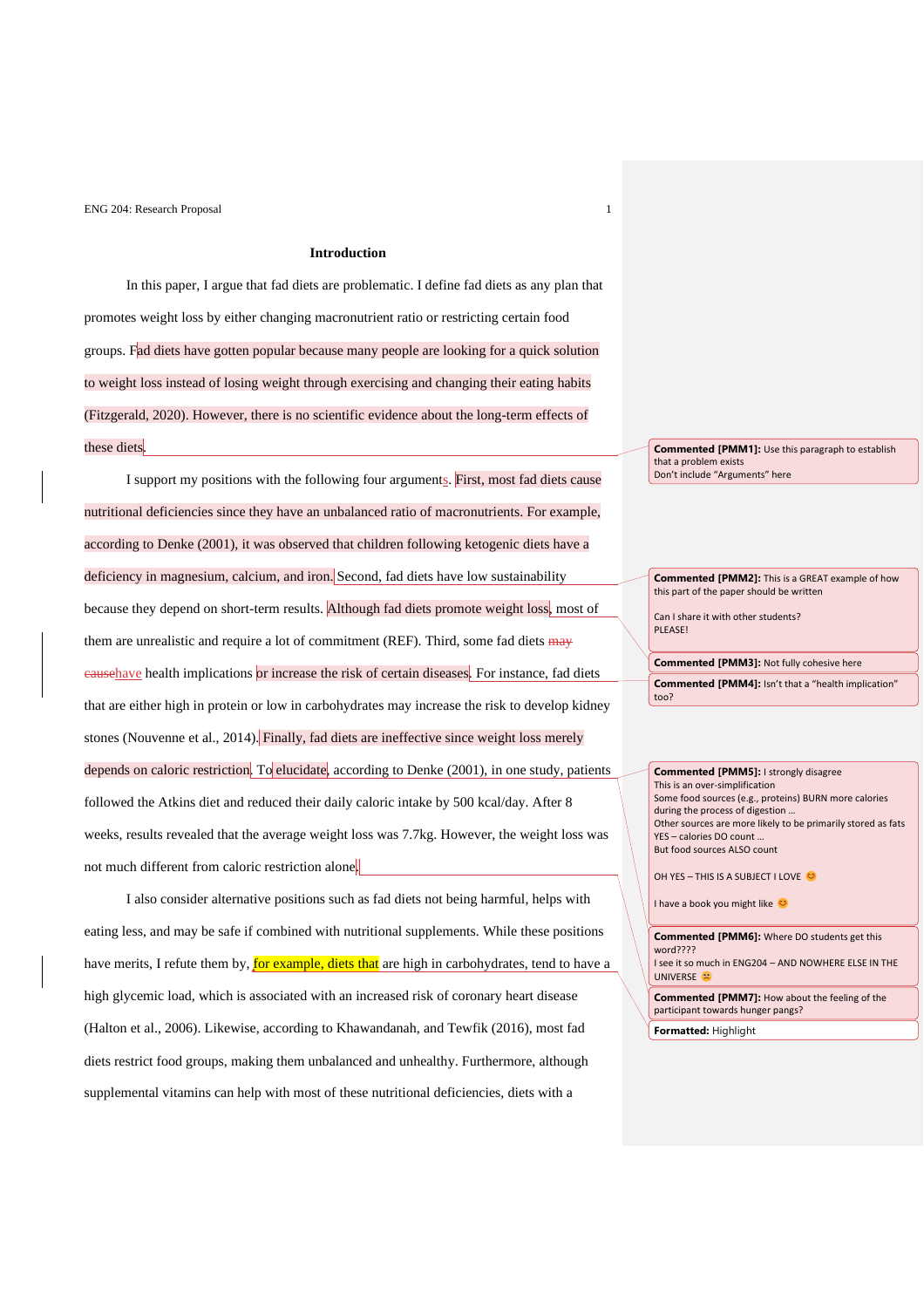reduced carbohydrate intake will still be inadequate in a variety of important biologically active phytochemicals that are only found in vegetables, fruits, and grains (Denke, 2001).

This paper is important because people should be educated about nutrition and weight loss. Having knowledge about nutrition helps with sustaining a healthy lifestyle and allows diversity. On the contrary, people who are not well educated about nutrition might blindly follow trending diets which have drawbacks. Finally, I conclude my paper suggesting people to create their own diet plan that comprises of a balanced ratio of macronutrients and maintain a slight caloric deficit.

#### **Discussion of Sources**

#### **Source 1**

Khawandanah, J., & Tewfik, I. (2016). Fad diets: Lifestyle promises and health challenges. *Journal of Food Research*, *5*(6), 80–94. https://doi.org/10.5539/jfr.v5n6p80

The main author (Tewfik) is a Registered Nutritionist who won multiple awards related to food and nutrition research. Over the past twelve years, Dr. Tewfik has also been the director of Human Nutrition at the University of Westminster. Journal of Food Research is an international peer-reviewed journal that centers its publications on research articles linked to food science. This article discusses argues that most fad diets restrict food groups, making them unbalanced and unhealthy. It also argues that peer pressure is the sole reason fad diets have been popular. Moreover, the article also claims that although these fad diets promise weight loss, most of them are not sustainable and are associated with various health conditions like cardiovascular disease and depression. Instead, this article suggests that a high-fiber diet will prevent these health risks and also help the elderly suffering from osteoporosis by improving their bone health. I will use this source to support two of my arguments about fad diets causing serious health implications and having low sustainability. The article offers many graphs and tables showing different types of diets and their health

**Commented [PMM8]:** I'm a Keto man  $\bullet$ Lost 50 LBS in 9 months AND DON'T I LOOK GREAT? LOL

**Commented [PMM9]:** Wrong phrase **Commented [PMM10]:** See comment way above

**Commented [PMM11]:** The intro is in VERY good shape for this stage You may though find the advice in the comment below

useful

## **Commented [PMM12]: Your Introduction**

#### Par.4

Paragraph four is *not* about restating arguments. WHO will be affected by your suggestions – in what way? What happens if we DON'T follow your arguments OR what happens if we do.

Consider a section at the end of the body section called "recommendations." What will YOU be recommending based on the arguments of your paper. Who will you be recommending it to? Give a BRIEF intro to those recommendations here.

#### Overall Introduction

The four-paragraph structure is in place. That's Good.  $\bullet$ In fact yours is VERY good! But updates will be needed.

#### Note …

Issues concerning punctuation, word choice, sentence structure, and cohesion will be dealt with later in the course. It will be critical to address those issues over the coming weeks. I am not highlighting these issues here at this time. There will be other work to concentrate on first.

**Commented [PMM13]:** So accept changes before submitting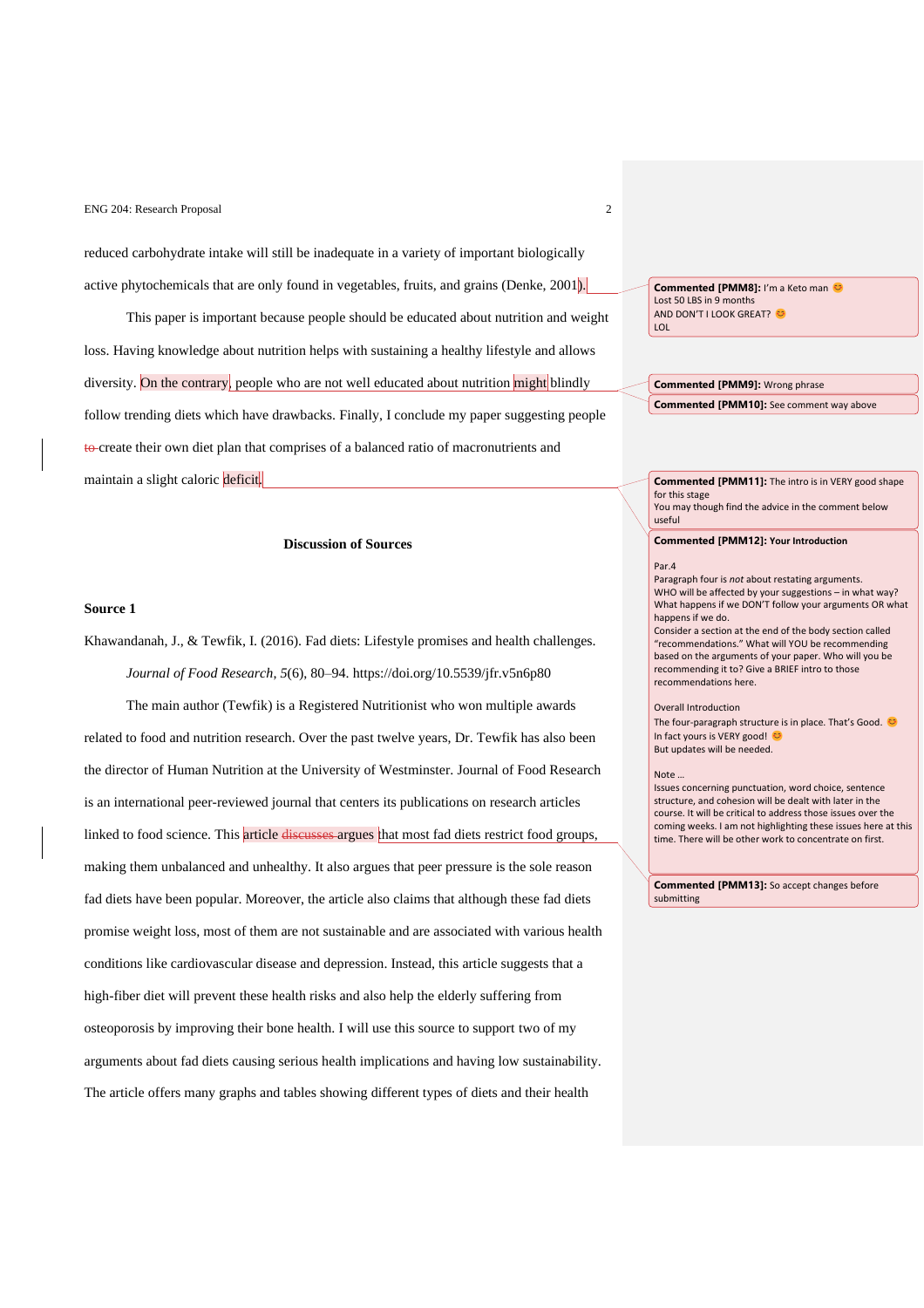consequences as well as the weight loss results over a long period of time, which will help me come up with a conclusion about these diets. I like this article and I believe it offers a great deal of information about fad diets and their drawbacks. The article also interprets data clearly, which makes it easy to read and understand.

### **Source 2**

Nouvenne, A., Ticinesi, A., Morelli, I., Guida, L., Borghi, L., & Meschi, T. (2014). Fad diets and their effect on urinary stone formation. *Translational andrology and urology*, *3*(3), 303–312. https://doi.org/10.3978/j.issn.2223-4683.2014.06.01 Nouvenne et al. (2014) is a peer-reviewed journal article published in the

Translational Andrology and Urology (TAU) journal. TAU specializes in the publication of journal articles related to various urinary tract diseases. The article claims that fad diets that are either high in protein or low in carbohydrates may increase the risk to develop kidney stones. On the contrary, the article claims that diets such as the Mediterranean diet and lactoovo-vegetarian diet seem to be safe. Such diets can even decrease lithogenic risk. Instead, the article suggests that the best way to prevent urinary stone formation is by opting for a diet with high consumption of fruits and vegetables, low animal protein and salt intake, and balanced consumption of calcium-rich foods. I will make use of this article by supporting my argument that fad diets may be detrimental to human health. The article provides several statistics and data about various diets and their potential effects on urinary stone formation. The article is well written and organized. However, I would have preferred if the article included graphs or tables because some statistics were difficult to read.

### **Source 3**

Halton, T. L., Willett, W. C., Liu, S., Manson, J. E., Albert, C. M., Rexrode, K., & Hu, F. B. (2006). Low-carbohydrate-diet score and the risk of coronary heart disease in women. *New England Journal of Medicine*, *355*(19), 1991–2002. https://doi.org/10.1056/nejmoa055317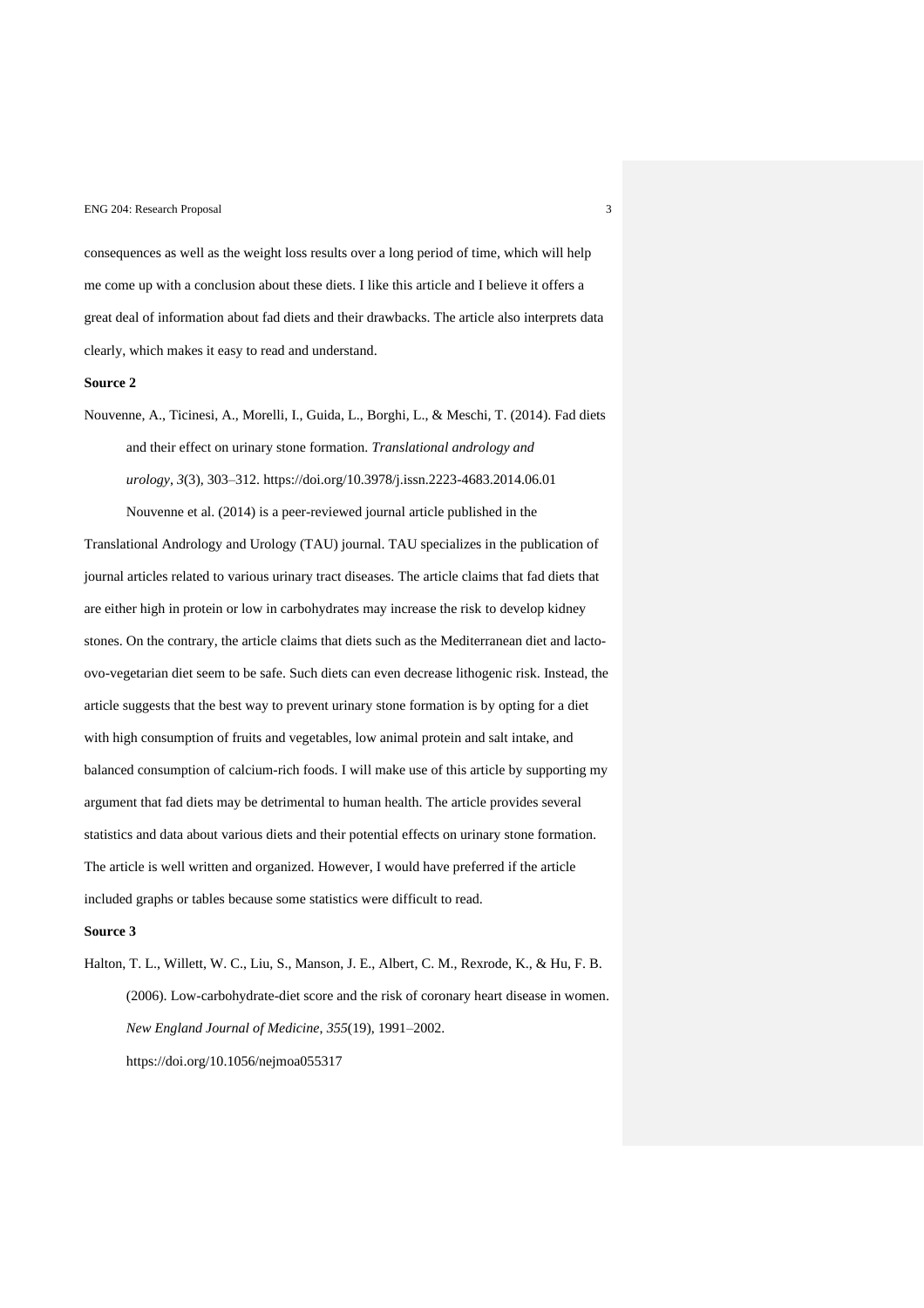Halton et al. (2006) is a peer-reviewed journal article published in the New England Journal of Medicine. In addition, two of the authors (Manson and Lui) have an h-index of 301 and 141 respectively. The authors of this article conducted research during a time period of 20 years and recorded 1994 cases of coronary heart disease. They observed that diets with a low carbohydrate intake do not appear to increase the risk of coronary heart diseases in women. Moreover, the article argues that vegetables containing protein and fat may reduce the risk of coronary heart disease if combined with low-carbohydrate diets. The article also argues that high-carbohydrate diets, which tend to have a higher glycemic load, were linked with an increased risk of coronary heart disease. I will use this article to acknowledge my first counterargument stating that some fad diets are not harmful. This source will also be useful to discuss my third supporting argument on fad diets increasing the risk of certain diseases. Overall, this article is well organized and provides a detailed analysis of all three macronutrients and their possible side effects on women. However, I found the statistics hard to understand since they required knowledge of statistical analysis.

## **Source 4**

Denke, M. A. (2001). Metabolic effects of high-protein, low-carbohydrate diets. *The American Journal of Cardiology*, *88*(1), 59–61. https://doi.org/10.1016/s0002- 9149(01)01586-7

Denke (2001) is a peer-reviewed journal published on the American Journal of Cardiology. The article presents examples of caloric restriction being the main factor for weight loss. It also includes various studies supporting the author's argument. For example, in one study, patients followed the Atkins diet and reduced their daily caloric intake by 500 kcal/day. After 8 weeks, results revealed that the average weight loss was 7.7kg. However, the weight loss was not much different from caloric restriction alone. Also, evidence implies that there is no advantage in reducing carbohydrate intake provided that caloric intake does not change. Moreover, the article mentions that since a low-carbohydrate, high-protein diet excludes fruits, vegetables, and grains, there will be an inadequacy in micronutrient intake.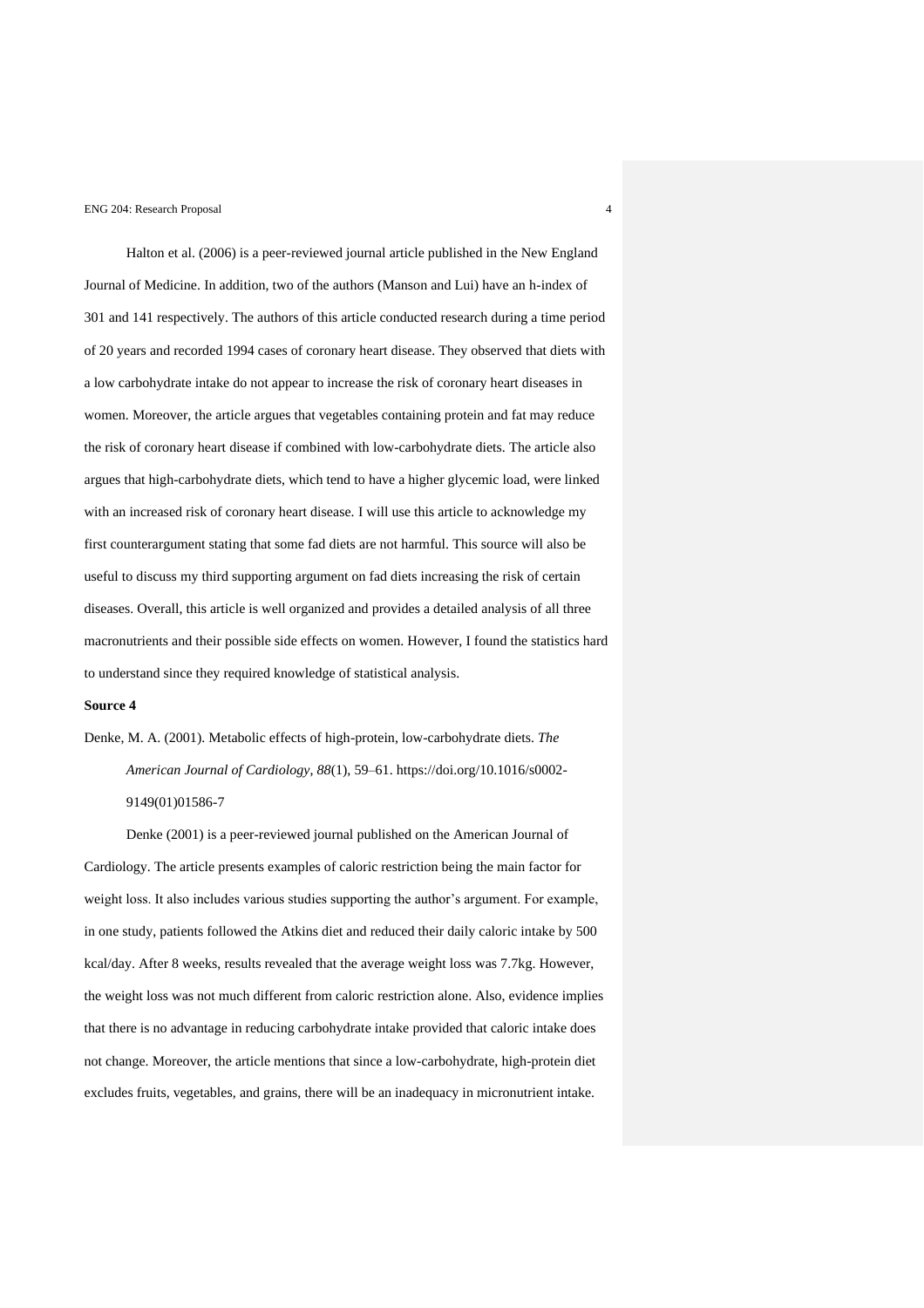For instance, it was observed that children following ketogenic diets have a deficiency in magnesium, calcium, and iron. Although supplemental vitamins can help with most of these nutritional deficiencies, diets with a reduced carbohydrate intake will still be inadequate in a variety of important biologically active phytochemicals that are only found in vegetables, fruits, and grains. The data presented will be used to support my first and fourth argument on fad diets causing nutritional deficiencies and being ineffective in weight loss. The data will also be used to acknowledge and refute my third counterargument on fad diets being safe as long as nutritional supplements are used. The article is well written and detailed. It clearly lists the complications of altering macronutrient intake and excluding specific food groups. The article also interprets data in a clear and succinct way, which makes it easy to follow. **Source 5**

Obert, J., Pearlman, M., Obert, L., & amp; Chapin, S. (2017). Popular weight loss strategies: A review of four weight loss techniques. Current Gastroenterology Reports, 19(12), 1–4.

Obert et al. (2017) is a peer-reviewed review article published in the Current Gastroenterology Reports (CGR) journal. CGR is an international scholarly journal that publishes reports centered around the digestive system. The article argues that most fad diets fail because they require time, commitment, and can be expensive. The article also argues that some fad diets lead to weight loss because they are so restricted that they involve extreme caloric restriction. However, these diets cannot be sustained for long periods of time. In addition, the article claims that although these diets promote weight loss, people tend to gain weight once they stopped following them. I will use this article to support my second and fourth arguments on fad diets being ineffective in weight loss and unsustainable. The article will also be useful to refute and acknowledge my second counter argument about fad diets helping in consuming less food since they restrict food groups. The article is well written and offers valuable information that will aid in strengthening my arguments. I also liked that it summarized the majority of the report in one table.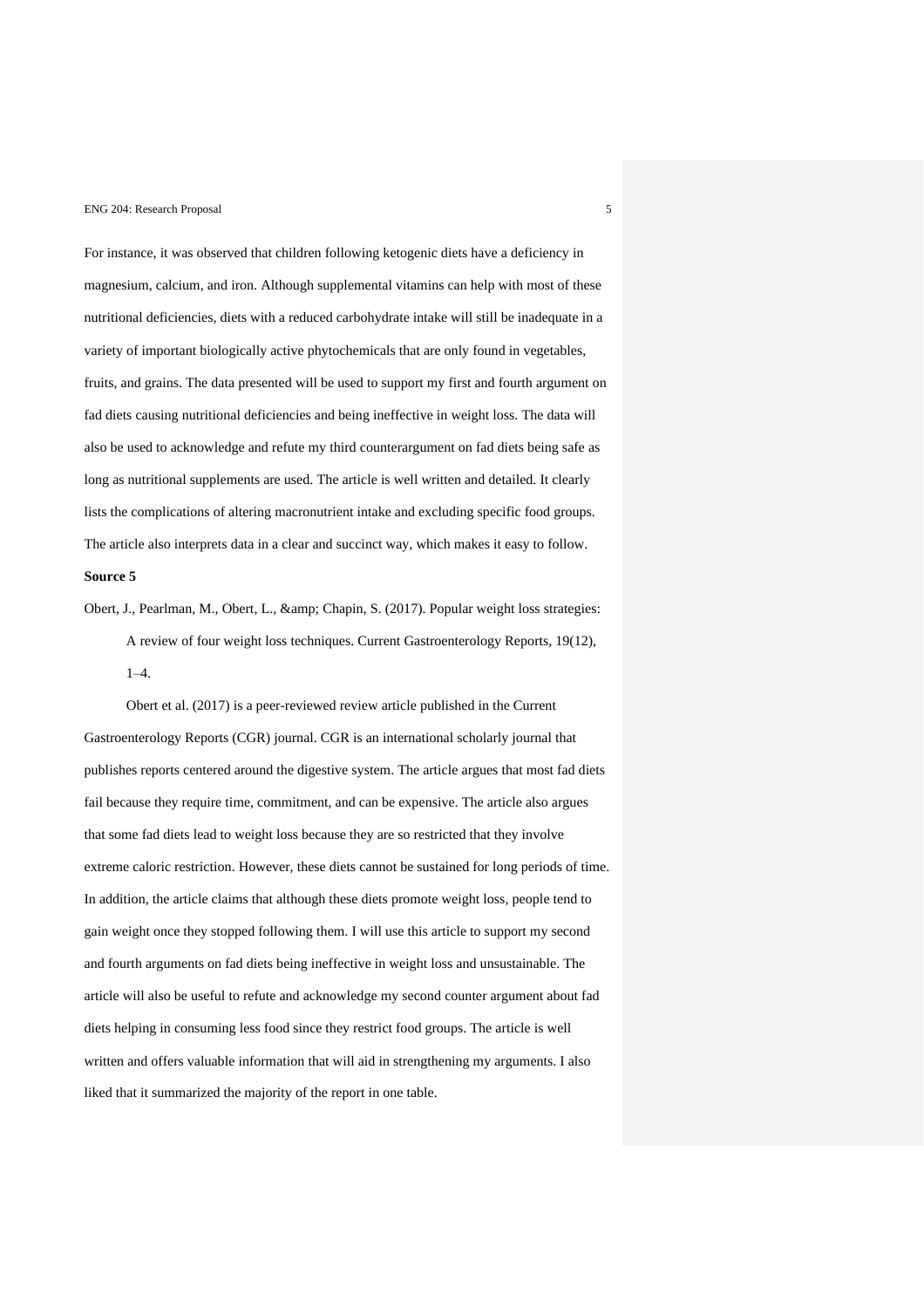## **Source 6**

Schutz, Y., Montani, J., & Dulloo, A. G. (2021). Low‐carbohydrate ketogenic diets in body weight control: A recurrent plaguing issue of fad diets? *Obesity Reviews*, *22*(S2). https://doi.org/10.1111/obr.13195

Schutz et al. (2021) is a peer-reviewed review article published in the Obesity Reviews journal. Two of the authors (Dulloo and Montani) have an h-index of 66 and 57 respectively. The article discusses the long-term effects of the ketogenic diet that are directly associated to ketosis. For instance, the potential complications of continuing the diet for a long period of time may include chronic fatigue, reduced physical performance, and headaches. In addition, since the ketogenic diet tends to lower blood pressure, patients with diabetes need to constantly monitor their blood pressure. Moreover, the article examines a study that was conducted over 25 years. The sample size was 15,000 and included both men and women from America. The results concluded that the lower the carbohydrate intake, the lower the life expectancy. This article will mainly be used to support my third argument about fad diets affecting overall health. The article provides many examples of health problems caused by a low-carbohydrate diet. I like this article because it is organized and detailed. Also, the data is easy to read because figures and tables were provided throughout the article.

## **Outline**

## **Section 1: Introduction**

- Par. 1: Thesis + Background for fad diets
	- 1. In this paper, I argue that fad diets are problematic.
	- 2. What are fad diets?
	- 3. How did fad diets get popular?
- Par. 2: Supporting Arguments
	- 1. Cause of nutritional deficiencies
	- 2. Low sustainability

**Commented [PMM14]: Annotated Bibliographies** Some excellent work here. Now – see Chapter 10 Following the advice there for your first draft … You need to copy and paste all the relevant information to each of your arguments (or counter arguments or background or wherever it's relevant).

That is – use your responses for Question 3 to move the important information you provided in your responses to Question 2.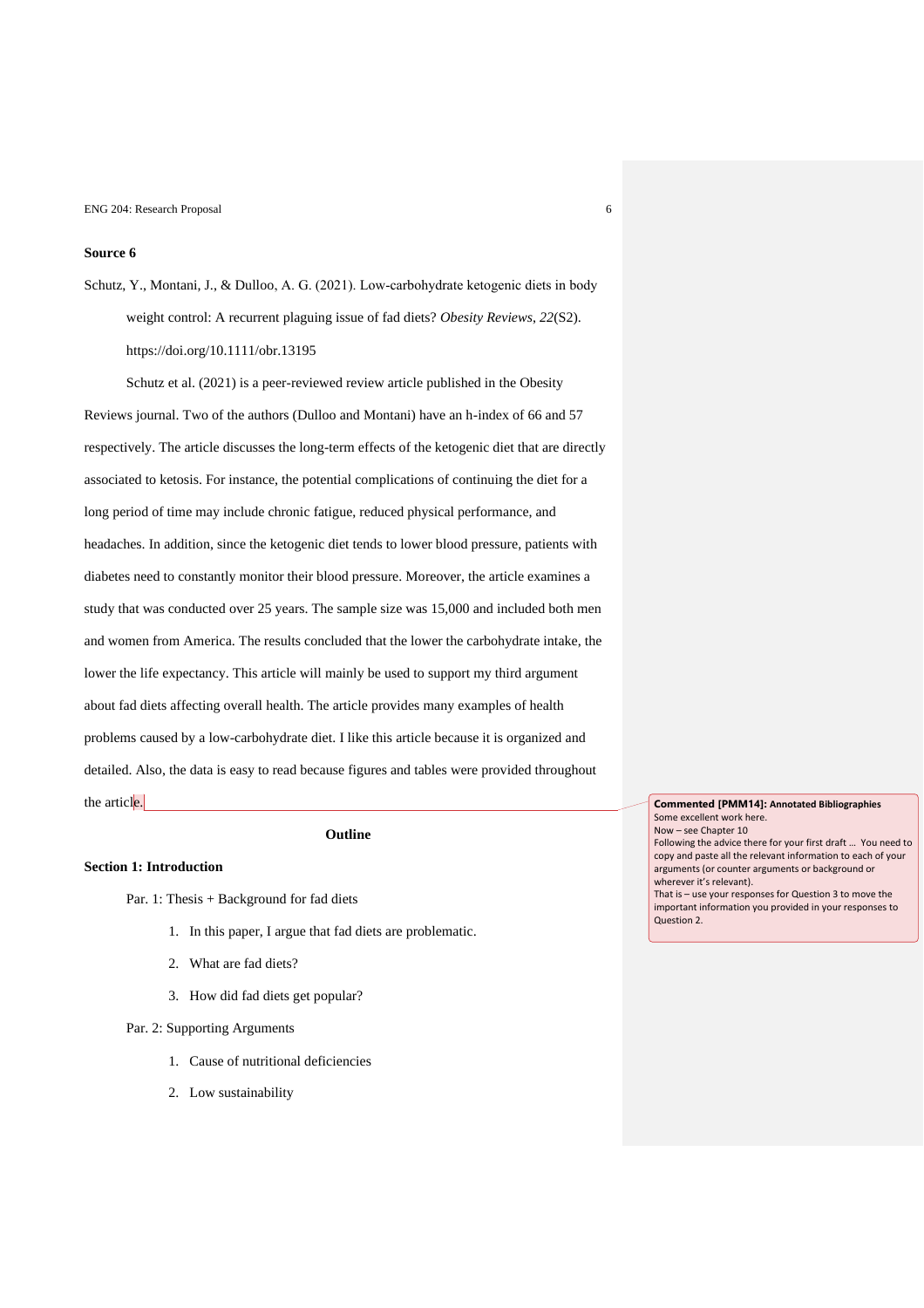- 3. Cause of health implications
- 4. Ineffective in weight loss
- Par. 3: Counter Arguments
	- 1. Some diets can help treat certain diseases
	- 2. Restrict food groups, which helps with eating less
	- 3. Use of nutritional supplements to avoid deficiencies

## Par. 4: Importance

- 1. This paper is important because people should be educated about nutrition and weight loss.
- 2. Having knowledge about nutrition helps with sustaining a healthy lifestyle and allows diversity.
- 3. People who are not well educated about nutrition might blindly follow trending diets which have drawbacks.
- 4. End paper with recommendations and suggestions

## **Section 2: Body Paragraphs**

Support

- Argument 1: Most fad diets cause nutritional deficiencies since they have an

unbalanced ratio of macronutrients.

- o Fad diets restrict certain types of foods that are essential for the body.
- Argument 2: Fad diets have low sustainability
	- o Fad diets rely on short-term results and require a lot of commitment.
- Argument 3: Some fad diets may cause health implications or increase the risk of certain diseases.
	- o Fad diets depend on changing macronutrient intake, which has drawbacks.
- Argument 4: Fad diets are ineffective for weight loss
	- o Caloric restriction is the only factor that triggers weight loss.

Counter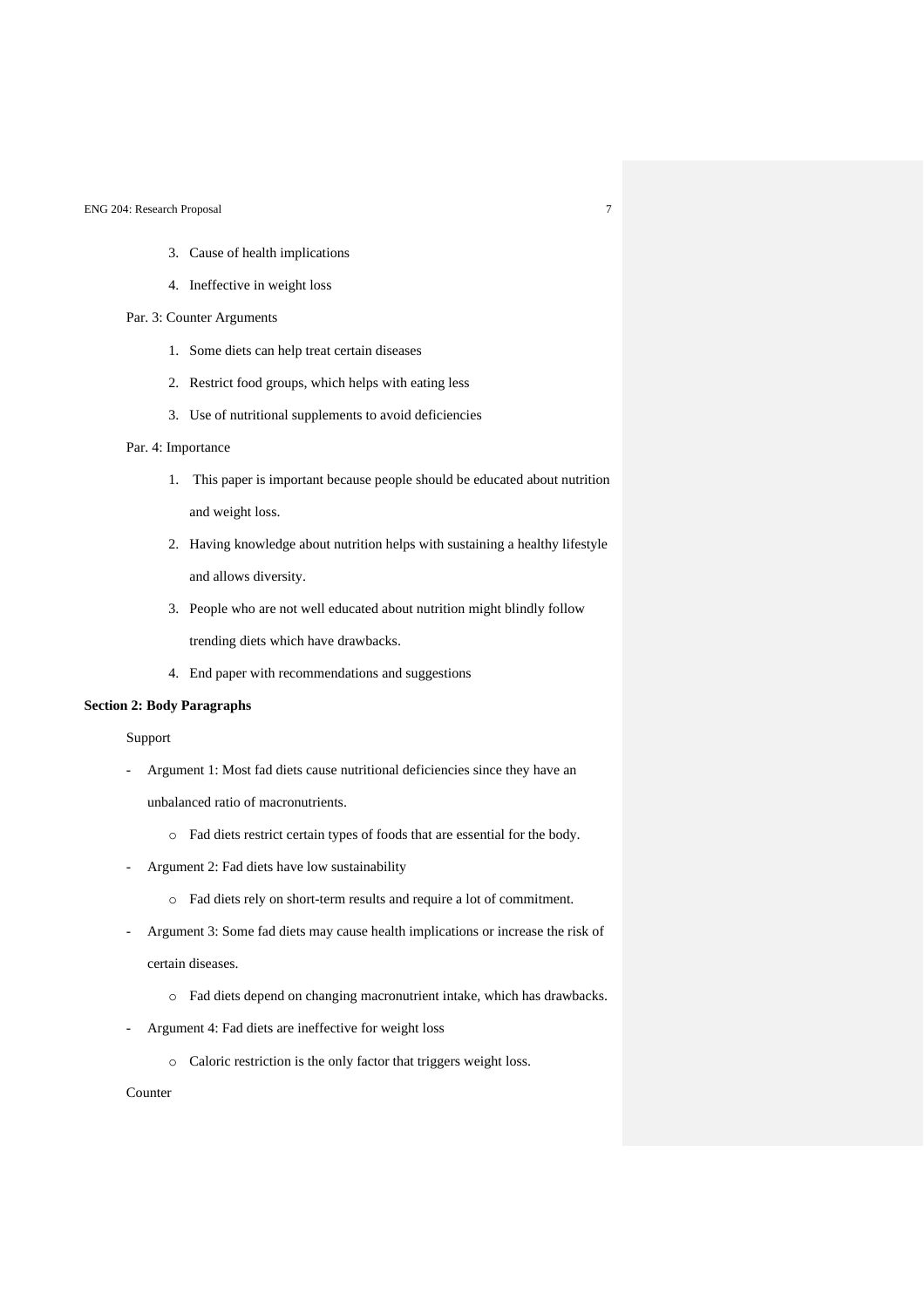- Counter Argument 1: Some fad diets can help treat certain diseases
	- o Certain diseases are caused by either a low or high intake of a macronutrient. Therefore, fad diets, which alter macronutrient intake, may aid in treating these diseases.
- Counter Argument 2: Restrict food groups, which helps with eating less
	- o Limiting foods will help in maintaining a caloric deficit.
- Counter Argument 3: Fad diets may be safe if combined with nutritional

### supplements

o Nutritional supplements may be beneficial in compensating for the nutritional loss caused by limiting a specific macronutrient.

## Refutations/Rebuttals/Acknowledgements (RRA):

- Counter argument 1:
	- o Diets that are either high in protein or low in carbohydrates may increase lithogenic risk.
- Counter argument 2:
	- o Restricted food groups may have important nutrients for the body and therefore, cause nutritional deficiencies.
- Counter argument 3:
	- o Nutritional supplements may not be beneficial because phytochemicals can only be found in fruits, vegetables, and grains.

## **Section 3: Conclusion**

The professor said leave this for now until we have read Chapter 15.

# **References**

Denke, M. A. (2001). Metabolic effects of high-protein, low-carbohydrate diets. *The American Journal of Cardiology*, *88*(1), 59–61. https://doi.org/10.1016/s0002- 9149(01)01586-7

**Commented [PMM15]:** Add a section on recommendations

**Commented [PMM16]:** Over-all – really excellent work … Now the real fun begins Suggest you read Ch 10 and Ch 12 straight away

Body Section: Recommendations Your body section will probably end with a series of recommendations Be planning them

Fahad … you strike me as a person who hasn't received enough praise for his writing abilities … YOU ARE REALLY GOOD!

Very impressed with this work my friend!